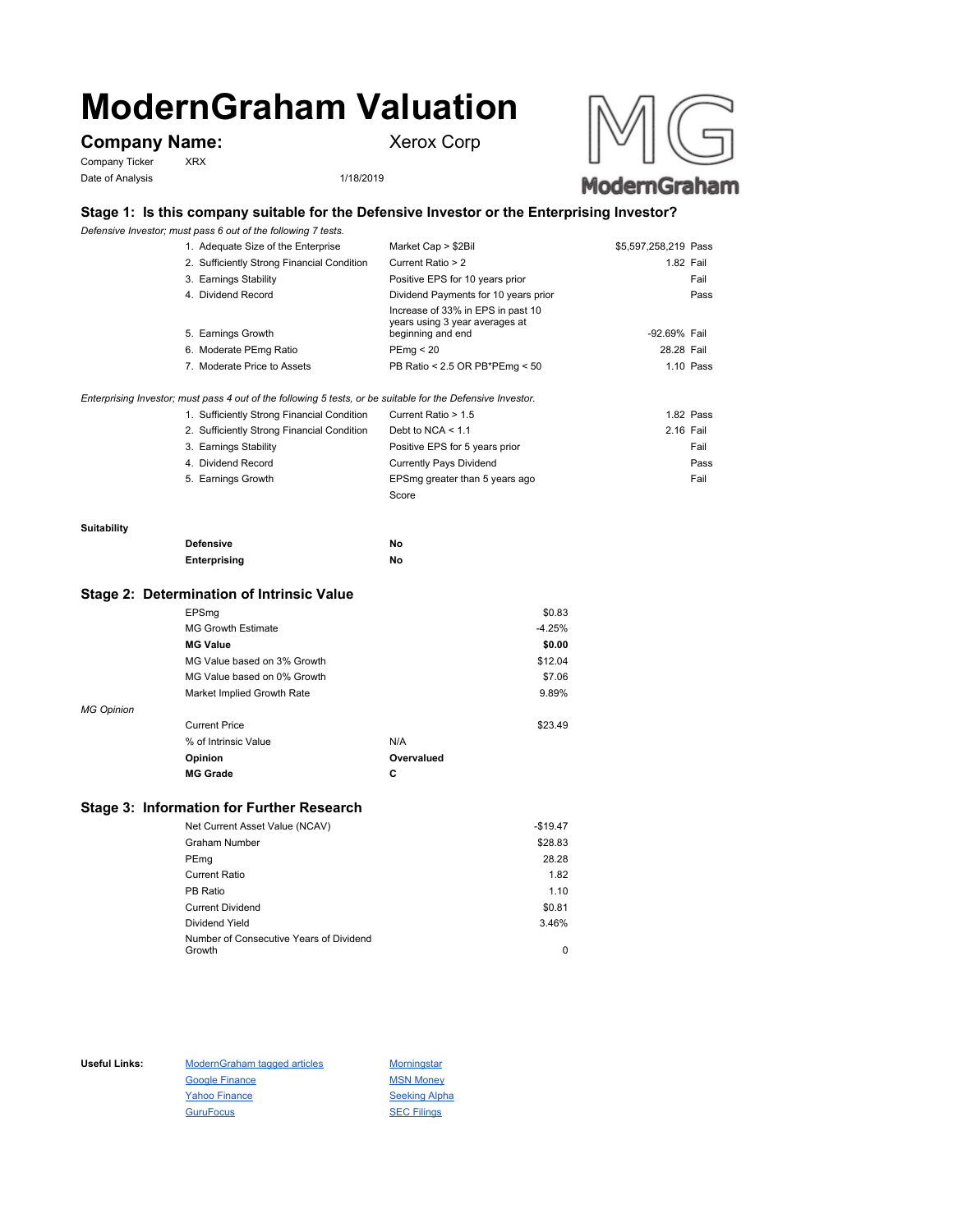| <b>EPS History</b> |          | <b>EPSmg History</b>                 |                    |
|--------------------|----------|--------------------------------------|--------------------|
| Next Fiscal Year   |          |                                      |                    |
| Estimate           |          | \$1.79 Next Fiscal Year Estimate     | \$0.83             |
| Dec2017            | \$0.71   | Dec2017                              | \$0.72             |
| Dec2016            | $-$1.95$ | Dec2016                              | \$1.16             |
| Dec2015            | \$1.58   | Dec2015                              | \$2.86             |
| Dec2014            | \$3.36   | Dec2014                              | \$3.39             |
| Dec2013            | \$3.64   | Dec2013                              | \$3.25             |
| Dec2012            | \$3.52   | Dec2012                              | \$2.84             |
| Dec2011            | \$3.60   | Dec2011                              | \$2.55             |
| Dec2010            | \$1.72   | Dec2010                              | \$2.33             |
| Dec2009            | \$2.20   | Dec2009                              | \$2.86             |
| Dec2008            | \$1.04   | Dec2008                              | \$3.32             |
| Dec2007            | \$4.76   | Dec2007                              | \$4.19             |
| Dec2006            | \$4.88   | Dec2006                              | \$3.51             |
| Dec2005            | \$3.76   | Dec2005                              | \$2.43             |
| Dec2004            | \$3.44   | Dec2004                              | \$1.34             |
| Dec2003            | \$1.44   | Dec2003                              | \$0.62             |
| Dec2002            | \$0.08   | Dec2002                              | \$0.54             |
| Dec2001            |          | -\$0.60 Balance Sheet Information    | 9/1/2018           |
| Dec2000            |          | -\$1.92 Total Current Assets         | \$4,970,000,000    |
| Dec1999            |          | \$7.40 Total Current Liabilities     | \$2,736,000,000    |
| Dec1998            |          | \$1.04 Long-Term Debt                | \$4,815,000,000    |
|                    |          | <b>Total Assets</b>                  | \$15,353,000,000   |
|                    |          | Intangible Assets                    | \$4,131,000,000    |
|                    |          | <b>Total Liabilities</b>             | \$9,917,000,000    |
|                    |          | Charge Qutetanding (Diluted Average) | <b>OEA OE2 OOO</b> |